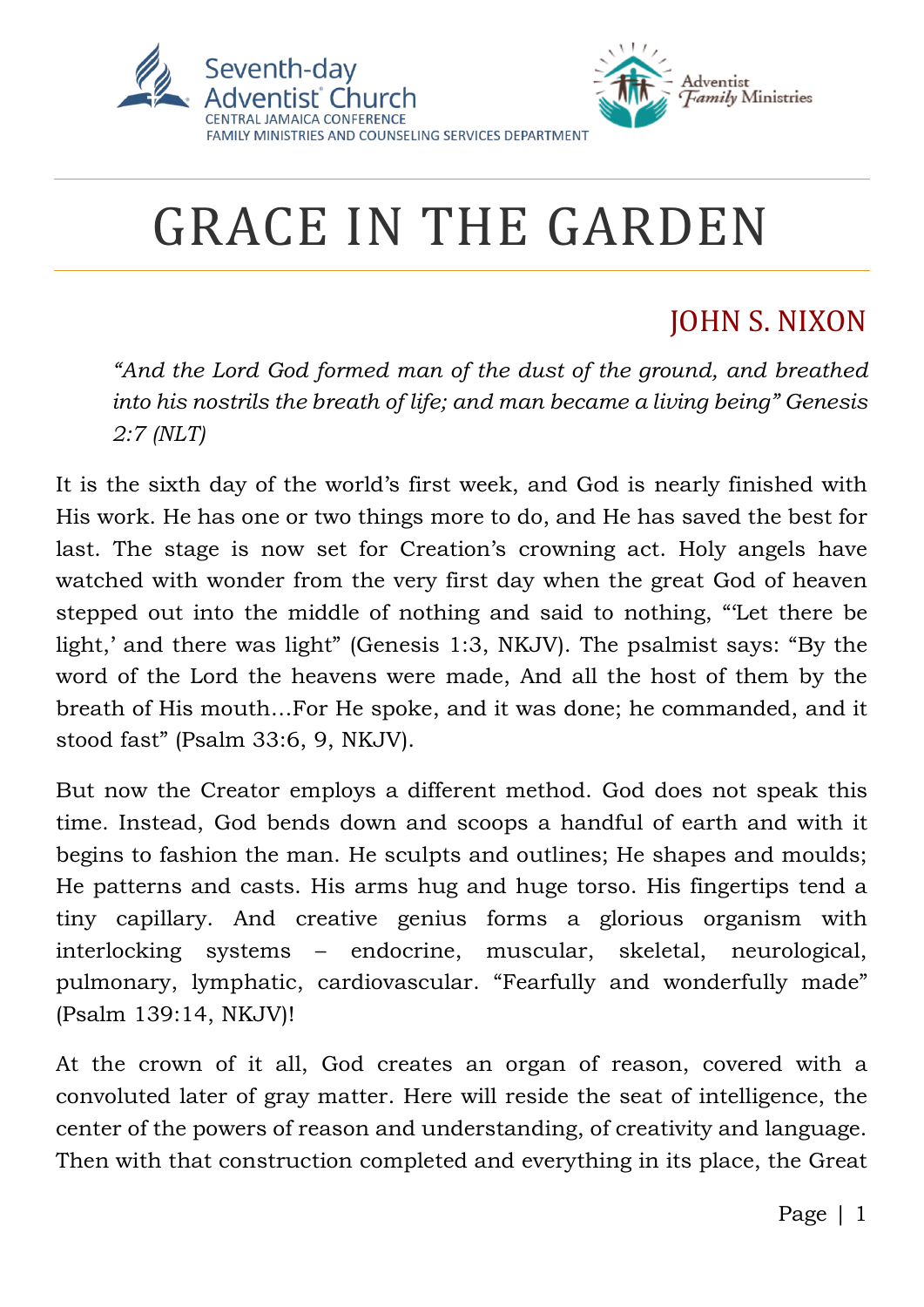

Adventist *Family* Ministries

Creator, Himself uncreated, pauses and inhales deeply. He bends even lower now, His own face to the ground, and breathes into the nostrils of the earthy shell. And the chest expands as the lungs inflate, the nerves generate, the heart palpitates, the blood circulates, the cells activate, the dust becomes flesh, the brain becomes a mind, and the man becomes a living soul.

And the cosmological question is answered even before we begin our own investigation. It is not by rationality that the truth of creation is known. It is not a scientific conclusion. Science cannot replace God, since science did not create itself. It is a falsehood and a confusion of order to make the derivative original and the Original derivative (Malik, 1982, p. 34). Science is our guide among things as they are. No one has the right to be dogmatic about things that cannot be known except by divine revelation (Chambers, 2000, p. 80).

And it is by revelation, not reason, that we come to know what the Bible never attempts to prove: that the world was created in six literal days of evenings and mornings, in which God was not dependent on pre-existing matter. It is a truth incompatible with the scientific method. It is not a theory; it is a belief, it is a confession. "By faith we understand that the worlds were framed by the word of God, so that the things which are seen were not made of things which are visible" (Hebrews 11:3, NKJV). "The heavens declare the glory of God; And the firmament shows His handiwork" (Psalm 19:1, NKJV).

This is our Father's world and in Creation as in redemption it is His finished work. God no more left Creation to be completed by natural processes than He left redemption to be completed by religious ones. When the atonement was completed at the cross, Jesus cried, "It is finished!" (John 19:30, NKJV). And when Creation was concluded on the sixth day, "The God saw everything that He had made, and indeed it was very good" (Genesis 1:31, NKJV). From earth to sky, from animals to humans, from sea to shining sea, God made them all. This is our Father's world!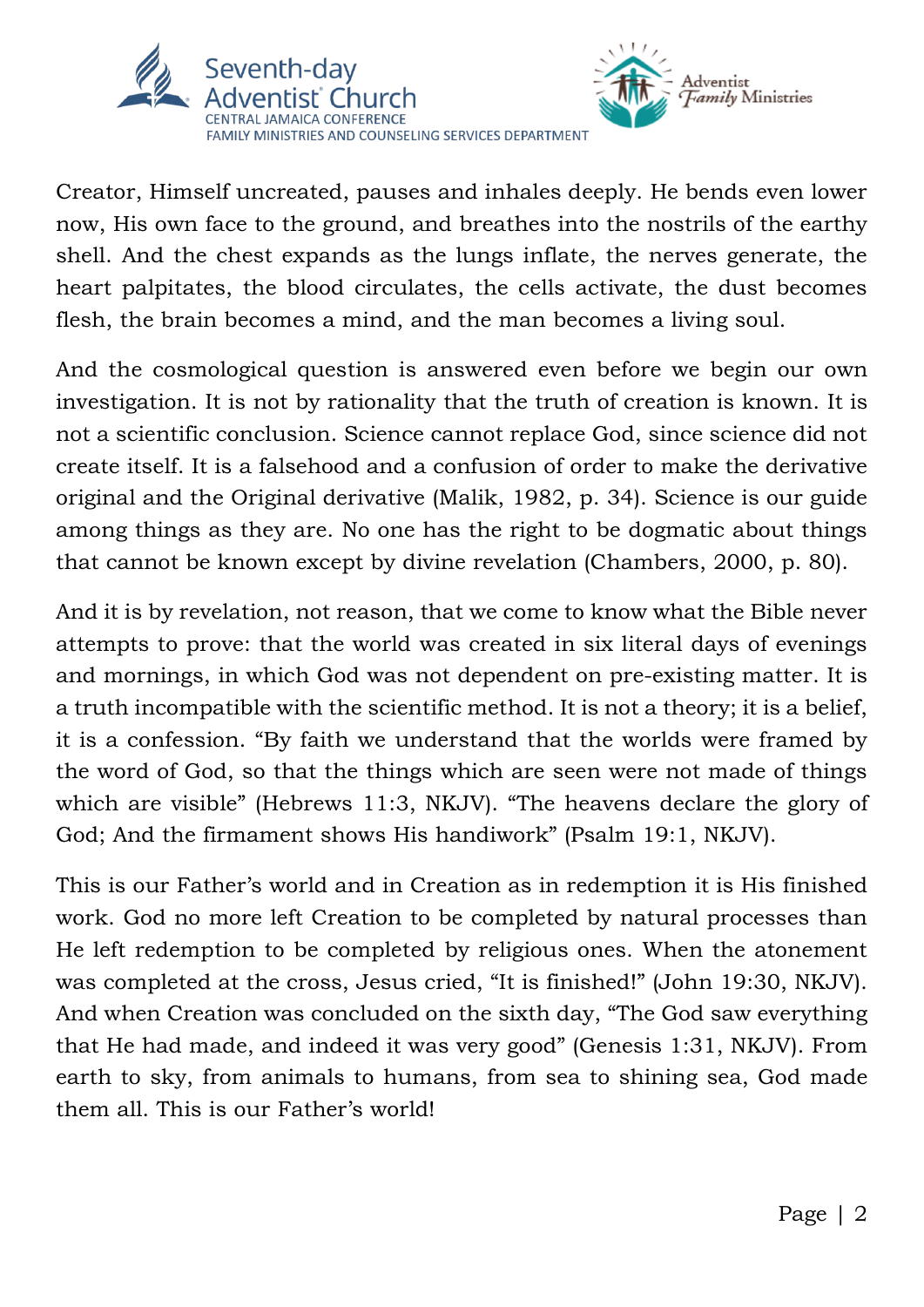



This, then, is the glorious beginning of the human family from the hand of God – full of promise and full of potential. Saving grace is in reserve, not yet needed. Forgiveness has not yet appeared, for there is nothing to forgive. But faith must be tested.

#### Fatal Curiosity

*"So when the woman saw the that the tree was good for food, that it was good for food, that it was pleasant to the eyes, and a tree desirable to make one wise, she took of its fruit and ate. She also gave to her husband with her, and he ate" (Genesis 3:6, NKJV).*

The downfall of Eve began when she decided to conduct her own investigation. This was the first departure from the complete trust in God's word. God never said that the fruit of the tree was not good for food. He only said they were not to eat of it. He even said it with a warning of consequences: "In the day that you eat of it, you shall surely die" (Genesis 2:17, NKJV). But what God left unsaid was the reason for His command. He gave a "what", but He did not give a "why", it was a test of faith.

The omitted information becomes the seed of the temptation the serpent crafts to appeal to human vanity. Eve must decide, in the face of the serpent's challenge and the unexplained command of God, whom she believes. She can take God at His word and obey, or she can doubt the divine veracity and disobey. But she must do one or the other.

Page | 3 The nature of sins runs deeper than we first think. It does not begin with the deed; it begins with the thought. Sin first appears at the subconscious level where we make decision, even before we act. The moment we determine to take matters into our own hands, to employ our will at our own discretion – in that hidden moment we depart from faith in God. Choice is the human sovereignty God will never take away, but there are two way in which we may use it – to honour God or ourselves; to obey His loving commands or to follow our own discretion. In other words, by the grace of God we have the freedom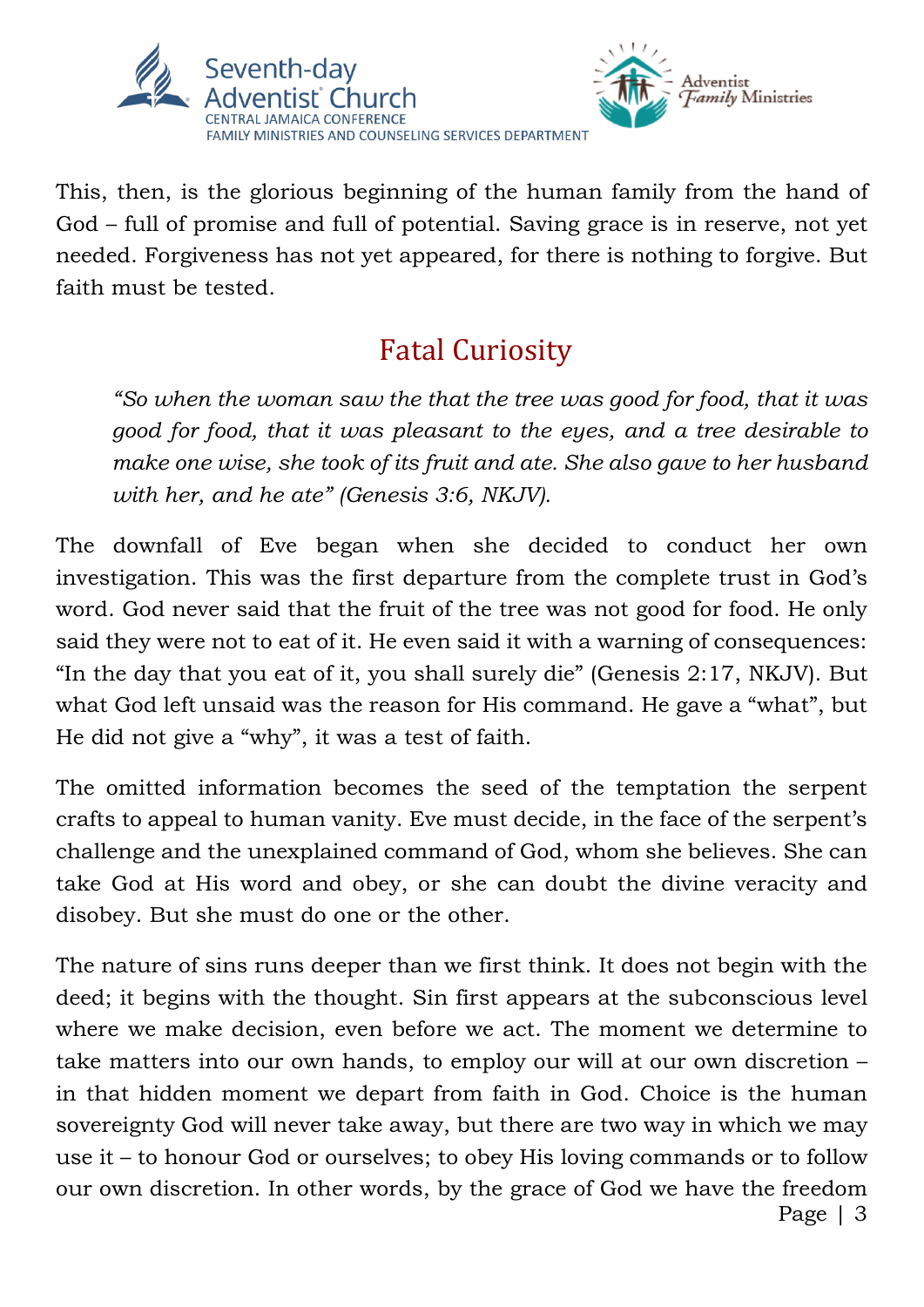

to give up our freedom for the sake of God's love. And through this surrender a new freedom is found, freedom to do the will of God in every situation.

#### Appearance of the Supernatural

Jesus Christ is the only way out of the death-trap of sin; and He, too, makes His appearance in the beginning. Before the angel drives them away from the tree of life, Adam and Even receive a promise that catches Satan off guard. Turning to the serpent, the Lord God says: "And I will put enmity between you and the woman, and between your seed and her seed; he shall bruise your head, and you shall bruise his heel" (Genesis 3:15, NKJV).

Satan does not completely understand, but he knows it is a threat to his kingdom. To bruise a serpent's head is to kill it. God is prophesying the end of Satan's reign, and the Agent of his demise will be the Seed of the woman. Here is the strategy Satan never dreamed of; God was prepared to go further than it was possible for the enemy to conceive. At the very place where humans were at their worst, God was at His best, revealing the depth of a love that is beyond comprehension.

Genesis 3 closes with a ceremony of eternal significance in which God provides a covering for the man and woman. "The Lord God made tunics of skin, and clothed them" (Genesis 3:21, NKJV). Note: garments of skin, not garments of wool. This was no shearing of a live animal; for this to happen a creature had to die. And it is significant that the act of redemption takes place before the man and woman are barred from Eden, so they will know that exclusion from the garden does not mean the absence of God (Tonstad, 2009, p. 58). It is from the tree they are cut off, not from the Creator.

And then it appears. Seemingly from nowhere. Something for which human vocabulary must create a new word. It operated on different laws than the laws of nature. Everything else in created order runs on the laws of cause and effect – the sun makes you hot; water makes you wet; the wind blows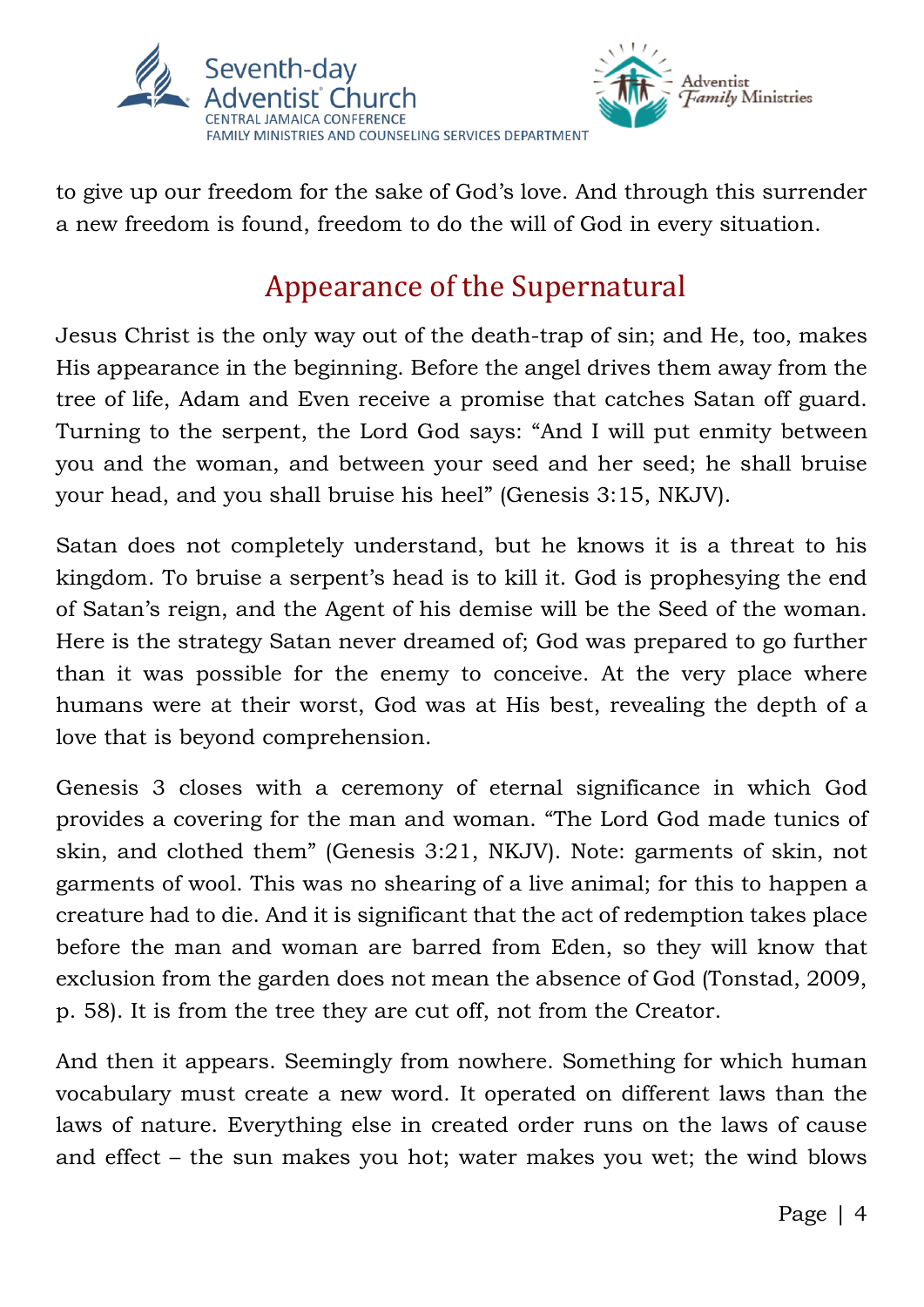



and trees bend; tree rise up and shadows are cast – everything fixed, everything predictable.

But suddenly comes a new life principle. Above the laws of natural existence, something supernatural comes into view.

This is not kindness – God's kindness appears throughout the universe. This is not goodness – God's goodness and favour are in every solar system. This is something else. This is kindness that is undeserved; this is favour that is unwarranted; blessing where condemnation would belong; forgiveness where judgment should be. As the man and woman turn their backs on the tree of life, never to taste of its fruit again, they are wearing the clothing God provided for them with blood, as a pledge that they will eat from the tree again someday.

When they came before God after sin, the man and woman were already clothed in garments they had made, but this would not do.

We cannot save ourselves or make any contribution to our own justification. So God makes new garments of His own choosing, and He does so by the shedding of blood. For "without shedding of blood there is no remission" of sin (Hebrews 9:22, NIV).

Because of divine intervention the effect of sin is no longer death to the sinner. Instead, through the operation of this new thing which requires a new word, the sinner escapes the effect that should naturally follow cause, and inherits a new result.

This thing is called grace. It was not an afterthought, it was already in reverse. As soon as there was sin, there was a Saviour.

This time, however, the Lord God does not speak. Instead, He bends down, scoops a handful of earth and prepares a body through which to enter humanity by the miracle of incarnation (Hebrews 10:5). It is the divine act of